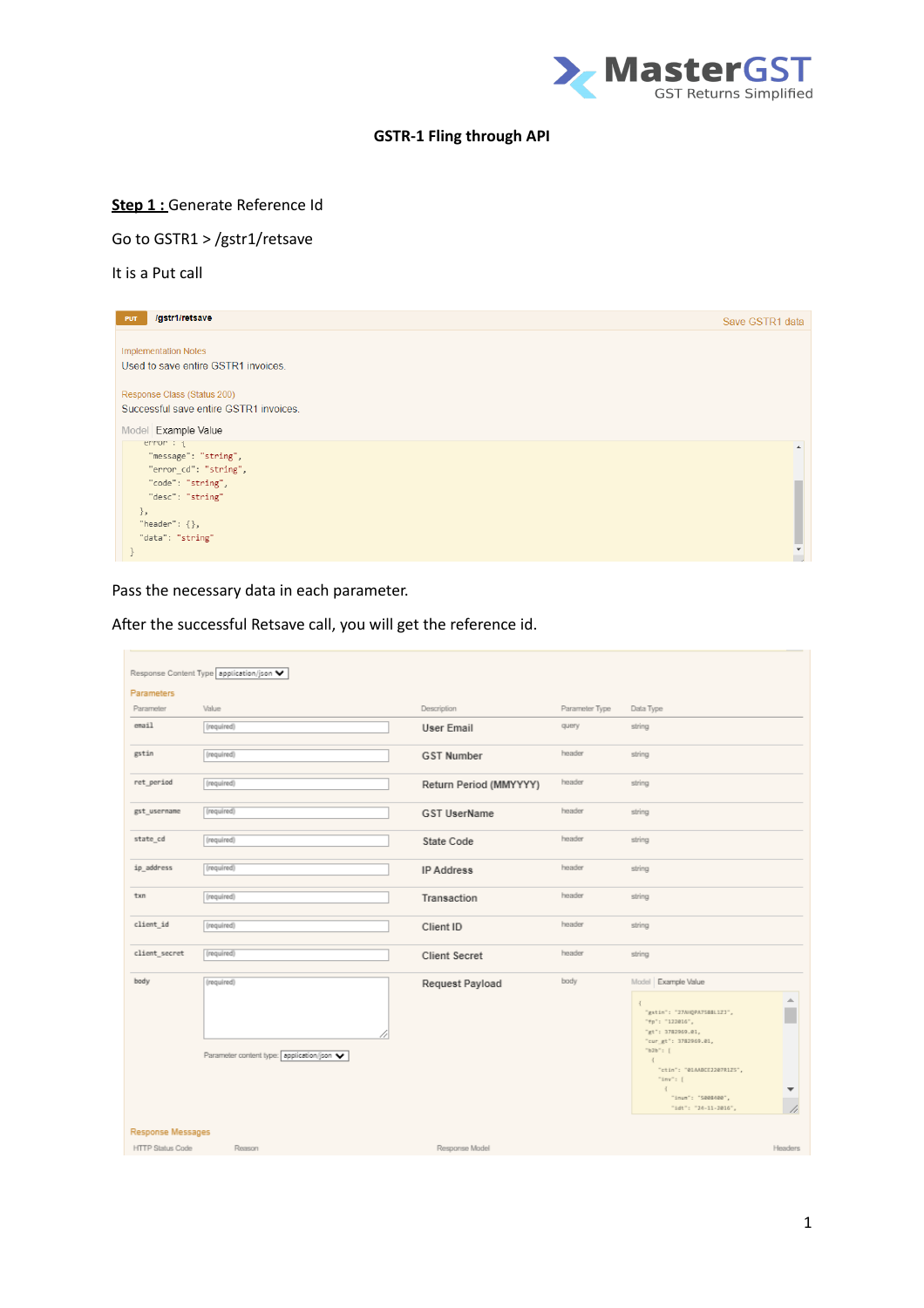

#### **Step 2 :** Get return status.

The next call you have to make is retstatus.

## Go to GSTR API > /gstr/retstatus

| <b>GSTR: GSTRAPI</b>                                                               | Show/Hide List Operations Expand Operations |                          |
|------------------------------------------------------------------------------------|---------------------------------------------|--------------------------|
| <i>Igstriretstatus</i><br>GET                                                      |                                             | <b>Get Return Status</b> |
| <b>Implementation Notes</b><br>Get the status of the Returns submitted             |                                             |                          |
| Response Class (Status 200)<br>Successful, get the status of the Returns submitted |                                             |                          |
| Model Example Value                                                                |                                             |                          |
| service of<br>"message": "string",                                                 |                                             |                          |
| "error_cd": "string",                                                              |                                             |                          |
| "code": "string",                                                                  |                                             |                          |
| "desc": "string"                                                                   |                                             |                          |
| Ъ.                                                                                 |                                             |                          |
| "header": $\{\}$ ,<br>"data": "string"                                             |                                             |                          |
|                                                                                    |                                             |                          |
|                                                                                    |                                             | 4                        |

Pass the necessary details in each parameter.

|                         | Response Content Type application/json V                                         |                              |                |           |         |
|-------------------------|----------------------------------------------------------------------------------|------------------------------|----------------|-----------|---------|
| <b>Parameters</b>       |                                                                                  |                              |                |           |         |
| Parameter               | Value                                                                            | <b>Description</b>           | Parameter Type | Data Type |         |
| gstin                   | (required)                                                                       | <b>GSTIN of the taxpayer</b> | query          | string    |         |
| returnperiod            | (required)                                                                       | <b>Return Period</b>         | query          | string    |         |
| refid                   | (required)                                                                       | Reference ID                 | query          | string    |         |
| email                   | (required)                                                                       | Email                        | query          | string    |         |
| gst_username            | (required)                                                                       | <b>GST UserName</b>          | header         | string    |         |
| state_cd                | (required)                                                                       | <b>State Code</b>            | header         | string    |         |
| ip address              | (required)                                                                       | <b>IP Address</b>            | header         | string    |         |
| txn                     | (required)                                                                       | <b>Transaction</b>           | header         | string    |         |
| client id               | (required)                                                                       | <b>Client ID</b>             | header         | string    |         |
| client_secret           | (required)                                                                       | <b>Client Secret</b>         | header         | string    |         |
| Response Messages       |                                                                                  |                              |                |           |         |
| <b>HTTP Status Code</b> | Reason                                                                           | Response Model               |                |           | Headers |
| 404                     | Not Found. If requested entity is not found<br>or if requested API is not found. |                              |                |           |         |

Pass the reference id you generated from gstr1/retsave call.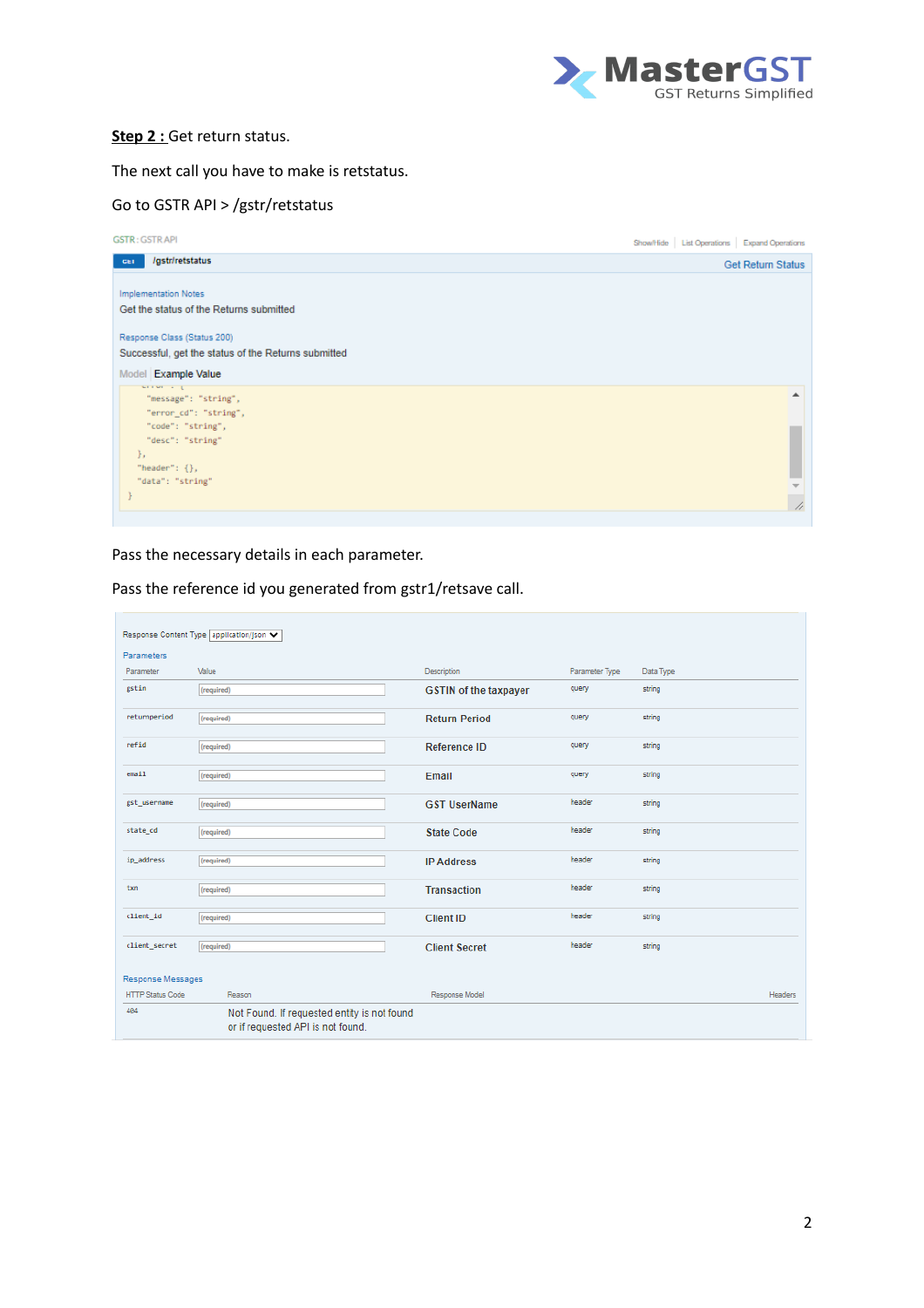

#### **Step 3 :** New Proceed to file.

## Go to All > all/newproceedfile

| <b>Implementation Notes</b>                           |              |
|-------------------------------------------------------|--------------|
|                                                       |              |
|                                                       |              |
| This API is called for new proceed to file            |              |
|                                                       |              |
| Response Class (Status 200)                           |              |
| Successful, get the status of the New Proceed to File |              |
| Model Example Value                                   |              |
|                                                       |              |
|                                                       |              |
| "status_cd": "string",                                |              |
| "status_desc": "string",                              |              |
| "error": f                                            |              |
| "message": "string",                                  |              |
| "error_cd": "string",                                 |              |
| "code": "string",                                     | $\mathbf{v}$ |
| "desc": "string"                                      | A.           |
|                                                       |              |
|                                                       |              |
| Response Content Type   application/json ↓            |              |

#### Pass the necessary details in each parameter. To get successful new proceed to file.

|                         |                                                                                                                               |                                           |                |           | $\frac{\pi}{2}$ |
|-------------------------|-------------------------------------------------------------------------------------------------------------------------------|-------------------------------------------|----------------|-----------|-----------------|
|                         | Response Content Type application/json ↓                                                                                      |                                           |                |           |                 |
| Parameters              |                                                                                                                               |                                           |                |           |                 |
| Parameter               | Value                                                                                                                         | Description                               | Parameter Type | Data Type |                 |
| gstin                   | (required)                                                                                                                    | <b>GSTIN of the taxpayer</b>              | query          | string    |                 |
| retperiod               | (required)                                                                                                                    | <b>Return Period</b>                      | query          | string    |                 |
| type                    | (required)                                                                                                                    | <b>Return Type Sample</b><br>Value(GSTR1) | query          | string    |                 |
| email                   | (required)                                                                                                                    | Email                                     | query          | string    |                 |
| gst_username            | (required)                                                                                                                    | <b>GST UserName</b>                       | header         | string    |                 |
| state cd                | (required)                                                                                                                    | <b>State Code</b>                         | header         | string    |                 |
| ip address              | (required)                                                                                                                    | <b>IP Address</b>                         | header         | string    |                 |
| txn                     | (required)                                                                                                                    | <b>Transaction</b>                        | header         | string    |                 |
| client id               | (required)                                                                                                                    | <b>Client ID</b>                          | header         | string    |                 |
| client_secret           | (required)                                                                                                                    | <b>Client Secret</b>                      | header         | string    |                 |
| Response Messages       |                                                                                                                               |                                           |                |           |                 |
| <b>HTTP Status Code</b> | Reason                                                                                                                        | Response Model                            |                |           | <b>Headers</b>  |
| <b>AGA</b>              | All of the<br>$\mathbf{r} = \mathbf{r} \cdot \mathbf{r}$<br><b>COL</b><br>$\sim$<br>$\sim$ $\sim$<br><b>Contract</b><br>a car |                                           |                |           |                 |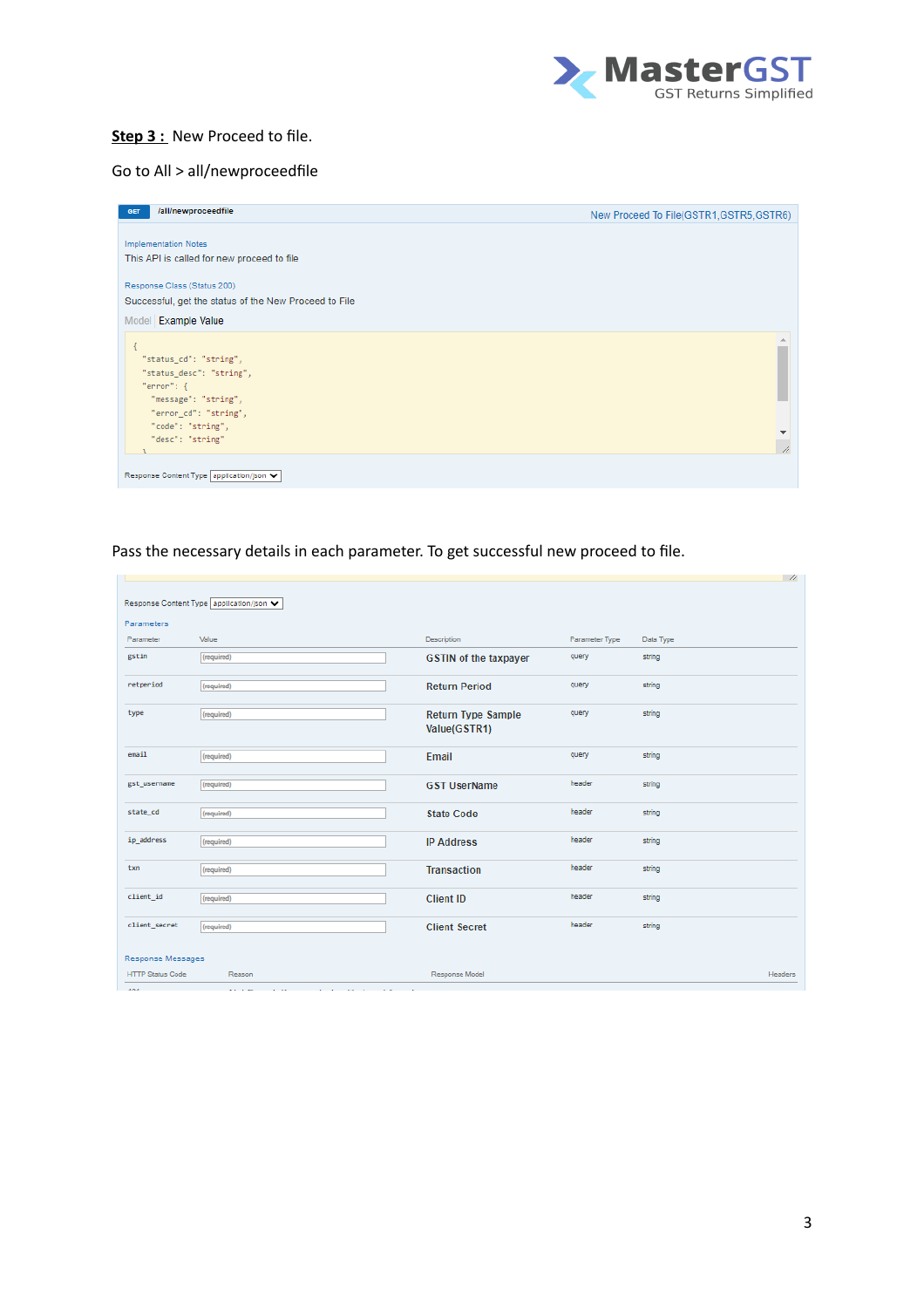

#### **Step 4 : Get return status.**

#### The next call you have to make is retstatus.

## Go to GSTR API > /gstr/retstatus

| <b>GSTR: GSTRAPI</b>                                | Show/Hide List Operations Expand Operations |                          |
|-----------------------------------------------------|---------------------------------------------|--------------------------|
| /gstr/retstatus<br>GET                              |                                             | <b>Get Return Status</b> |
| <b>Implementation Notes</b>                         |                                             |                          |
| Get the status of the Returns submitted             |                                             |                          |
| Response Class (Status 200)                         |                                             |                          |
| Successful, get the status of the Returns submitted |                                             |                          |
| Model Example Value                                 |                                             |                          |
| service of<br>"message": "string",                  |                                             |                          |
| "error_cd": "string",                               |                                             |                          |
| "code": "string",                                   |                                             |                          |
| "desc": "string"                                    |                                             |                          |
| },                                                  |                                             |                          |
| "header": $\{\}$ ,<br>"data": "string"              |                                             |                          |
|                                                     |                                             |                          |
|                                                     |                                             | h                        |

Pass the necessary details in each parameter.

|                         | Response Content Type application/json ↓                                         |                              |                |           |                |
|-------------------------|----------------------------------------------------------------------------------|------------------------------|----------------|-----------|----------------|
| <b>Parameters</b>       |                                                                                  |                              |                |           |                |
| Parameter               | Value                                                                            | Description                  | Parameter Type | Data Type |                |
| gstin                   | (required)                                                                       | <b>GSTIN of the taxpayer</b> | query          | string    |                |
| returnperiod            | (required)                                                                       | <b>Return Period</b>         | query          | string    |                |
| refid                   | (required)                                                                       | Reference ID                 | query          | string    |                |
| email                   | (required)                                                                       | Email                        | query          | string    |                |
| gst_username            | (required)                                                                       | <b>GST UserName</b>          | header         | string    |                |
| state_cd                | (required)                                                                       | <b>State Code</b>            | header         | string    |                |
| ip address              | (required)                                                                       | <b>IP Address</b>            | header         | string    |                |
| txn                     | (required)                                                                       | <b>Transaction</b>           | header         | string    |                |
| client id               | (required)                                                                       | <b>Client ID</b>             | header         | string    |                |
| client secret           | (required)                                                                       | <b>Client Secret</b>         | header         | string    |                |
| Response Messages       |                                                                                  |                              |                |           |                |
| <b>HTTP Status Code</b> | Reason                                                                           | Response Model               |                |           | <b>Headers</b> |
| 404                     | Not Found. If requested entity is not found<br>or if requested API is not found. |                              |                |           |                |

Pass the reference id you generated from all/New Proceed to file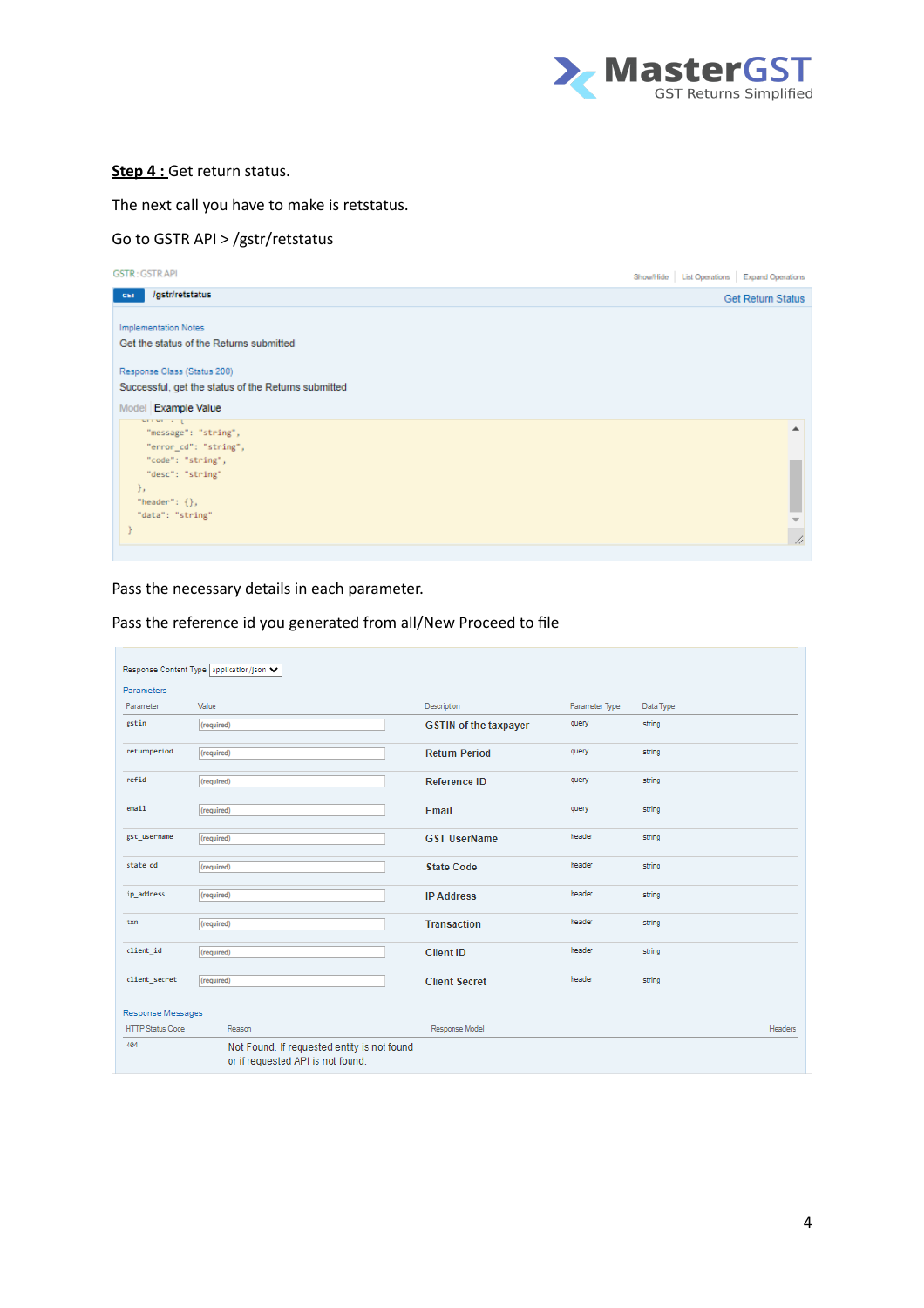

#### **Step 5 :** Generate Return Summary.

# Go to GSTR1 API > /gstr1/retsum.

| GSTR1: GSTR1 API                                      |  | Show/Hide List Operations Expand Operations |
|-------------------------------------------------------|--|---------------------------------------------|
| /gstr1/retsum<br><b>GET</b>                           |  | Get GSTR1 Summary                           |
| <b>Implementation Notes</b>                           |  |                                             |
| Get the table wise summary of GSTR1 data.             |  |                                             |
| Response Class (Status 200)                           |  |                                             |
| Successful, get the table wise summary of GSTR1 data. |  |                                             |
| Model Example Value                                   |  |                                             |
| "ennon": {<br>"message": "string",                    |  |                                             |
| "ennon_cd": "string",                                 |  |                                             |
| "code": "string",                                     |  |                                             |
| "desc": "string"<br>Η.                                |  |                                             |
| "header": $\{\}$ ,                                    |  |                                             |
| "data": "string"                                      |  |                                             |
|                                                       |  | A.                                          |
| Response Content Type   application/json ♥            |  |                                             |
|                                                       |  |                                             |

## Pass the necessary details in each parameter to get the GSTR1 summary.

| Parameters              |                                             |                              |                |           |                |
|-------------------------|---------------------------------------------|------------------------------|----------------|-----------|----------------|
| Parameter               | Value                                       | Description                  | Parameter Type | Data Type |                |
| gstin                   | (required)                                  | <b>GSTIN of the taxpayer</b> | query          | string    |                |
|                         |                                             |                              |                |           |                |
| retperiod               | (required)                                  | <b>Return Period format</b>  | query          | string    |                |
|                         |                                             | <b>MMYYYY</b>                |                |           |                |
| email                   | (required)                                  | Email                        | query          | string    |                |
|                         |                                             |                              |                |           |                |
| gst_username            | (required)                                  | <b>GST UserName</b>          | header         | string    |                |
|                         |                                             |                              |                |           |                |
| state cd                | (required)                                  | <b>State Code</b>            | header         | string    |                |
| ip_address              |                                             |                              | header         | string    |                |
|                         | (required)                                  | <b>IP Address</b>            |                |           |                |
| txn                     | (required)                                  | <b>Transaction</b>           | header         | string    |                |
|                         |                                             |                              |                |           |                |
| client_id               | (required)                                  | <b>Client ID</b>             | header         | string    |                |
|                         |                                             |                              |                |           |                |
| client secret           | (required)                                  | <b>Client Secret</b>         | header         | string    |                |
|                         |                                             |                              |                |           |                |
| Response Messages       |                                             |                              |                |           |                |
| <b>HTTP Status Code</b> | Reason                                      | Response Model               |                |           | <b>Headers</b> |
| 404                     | Not Found. If requested entity is not found |                              |                |           |                |
|                         | or if requested API is not found.           |                              |                |           |                |
| 500                     | Internal server error                       |                              |                |           |                |
| Try It out!             |                                             |                              |                |           |                |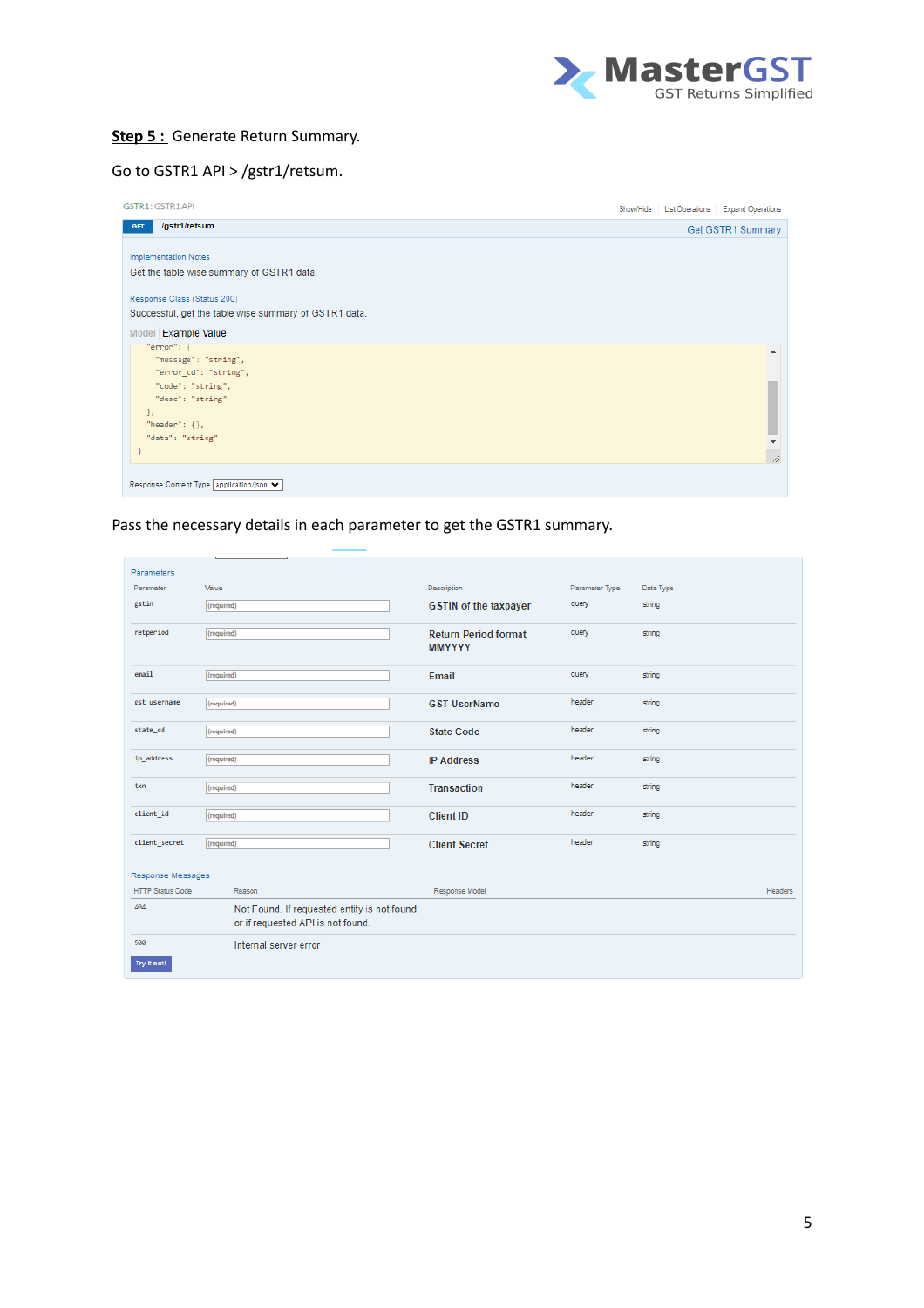

## **Step 6 : Generate OTP for EVC.**

# Go to Authentication API > /authentication/otpforevc

| /authentication/otpforevc<br><b>GET</b>                           | Initiate OTP for EVC |
|-------------------------------------------------------------------|----------------------|
| <b>Implementation Notes</b>                                       |                      |
| This API is used to send OTP to the users for filing through EVC. |                      |
| Response Class (Status 200)                                       |                      |
| Successful retrieval of OTP Request                               |                      |
| Model Example Value                                               |                      |
|                                                                   |                      |
| "status_cd": "string",                                            |                      |
| "status_desc": "string",                                          |                      |
| "error": $\{$                                                     |                      |
| "message": "string",                                              |                      |
| "error_cd": "string",                                             |                      |
| "code": "string",                                                 | ▼                    |
| "desc": "string"                                                  |                      |
|                                                                   | 4                    |

## Pass the necessary details in each parameter to generate OTP.

|                         | Response Content Type   application/json                                         |                                           |                |           |         |
|-------------------------|----------------------------------------------------------------------------------|-------------------------------------------|----------------|-----------|---------|
| <b>Parameters</b>       |                                                                                  |                                           |                |           |         |
| Parameter               | Value                                                                            | Description                               | Parameter Type | Data Type |         |
| email                   | (required)                                                                       | <b>User Email</b>                         | query          | string    |         |
| gstin                   | (required)                                                                       | <b>GSTIN</b> of the taxpayer              | query          | string    |         |
| pan                     | (required)                                                                       | Pan number of the<br>authorised signatory | query          | string    |         |
| form_type               | (required)                                                                       | <b>Form Number</b>                        | query          | string    |         |
| gst usernane            | (required)                                                                       | <b>GST UserName</b>                       | header         | string    |         |
| state_cd                | (required)                                                                       | <b>State Code</b>                         | header         | string    |         |
| ip_address              | (required)                                                                       | <b>IP Address</b>                         | header         | string    |         |
| txn                     | (required)                                                                       | <b>Transaction</b>                        | header         | string    |         |
| client id               | (required)                                                                       | <b>Client ID</b>                          | header         | string    |         |
| client secret           | (required)                                                                       | <b>Client Secret</b>                      | header         | string    |         |
| Response Messages       |                                                                                  |                                           |                |           |         |
| <b>HTTP Status Code</b> | Reason                                                                           | Response Model                            |                |           | Headers |
| 484                     | Not Found. If requested entity is not found<br>or if requested API is not found. |                                           |                |           |         |
| 500                     | Internal server error                                                            |                                           |                |           |         |
| Try it out!             |                                                                                  |                                           |                |           |         |